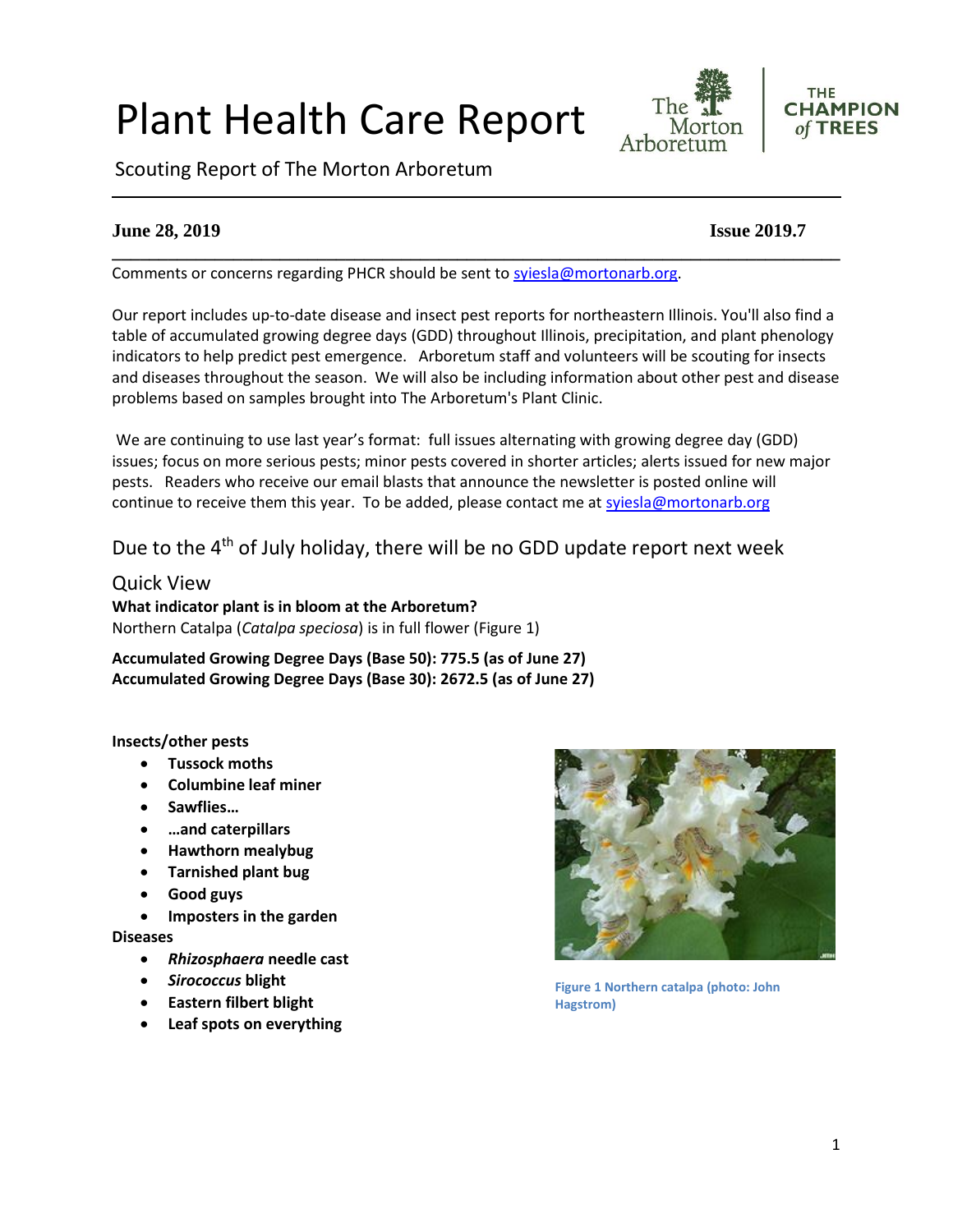# Degree Days and Weather Information

We are once again offering Lisle readings right above the Arboretum readings. The spread between these two sites shows that temperatures can vary over a short distance, which means growing degree days can be quite variable as well. To show that this happens elsewhere, we are comparing the GDD in Glencoe to those at the Botanic Garden (which is in Glencoe) and showing the differences at two locations in Waukegan.

As of June 27, we have 775.5 base-50 growing degree days (GDD). The historical average (1937-2018) for this date is 909 GDD<sub>50</sub>. Since January 1, we have had 26.42 inches of precipitation. Historical average (1937-2018) for precipitation Jan-June is 20.3 inches.

| Location                    | B <sub>50</sub> Growing Degree Days<br>Through June 27, 2019 | Precipitation (in)<br>June 21-27, 2019 |
|-----------------------------|--------------------------------------------------------------|----------------------------------------|
| Carbondale, IL*             | 1505                                                         |                                        |
| Champaign, IL*              | 1200                                                         |                                        |
| Chicago Botanic Garden**    | 633                                                          |                                        |
| Glencoe*                    | $\vert\vert 432 \vert$                                       |                                        |
| Chicago O'Hare*             | 858                                                          |                                        |
| Kankakee, IL*               | 972                                                          |                                        |
| Lisle, IL*                  | 898                                                          |                                        |
| <b>The Morton Arboretum</b> | 775.5                                                        |                                        |
| Quincy, IL*                 | 1231                                                         |                                        |
| Rockford, IL*               | 795                                                          |                                        |
| Springfield, IL*            | 1239                                                         |                                        |
| Waukegan, IL* (60087)       | 645                                                          |                                        |
| Waukegan, IL* (60085)       | 708                                                          |                                        |

\*\*Thank you to Chris Henning, Chicago Botanic Garden, for supplying us with this information.

\*We obtain most of our degree day information from the GDD Tracker from Michigan State University web site. For additional locations and daily degree days, go t[o http://www.gddtracker.net/](http://www.gddtracker.net/)

## **How serious is it?**

This year, articles will continue to be marked to indicate the severity of the problem. Problems that can definitely compromise the health of the plant will be marked "serious".Problems that have the potential to be serious and which may warrant chemical control measures will be marked "potentially serious". Problems that are seldom serious enough for pesticide treatment will be marked "minor". Articles that discuss a problem that is seen now, but would be treated with a pesticide at a later date will be marked "treat later". Since we will cover weeds from time to time, we'll make some categories for them as well. "Aggressive" will be used for weeds that spread quickly and become a problem and "dangerous" for weeds that might pose a risk to humans.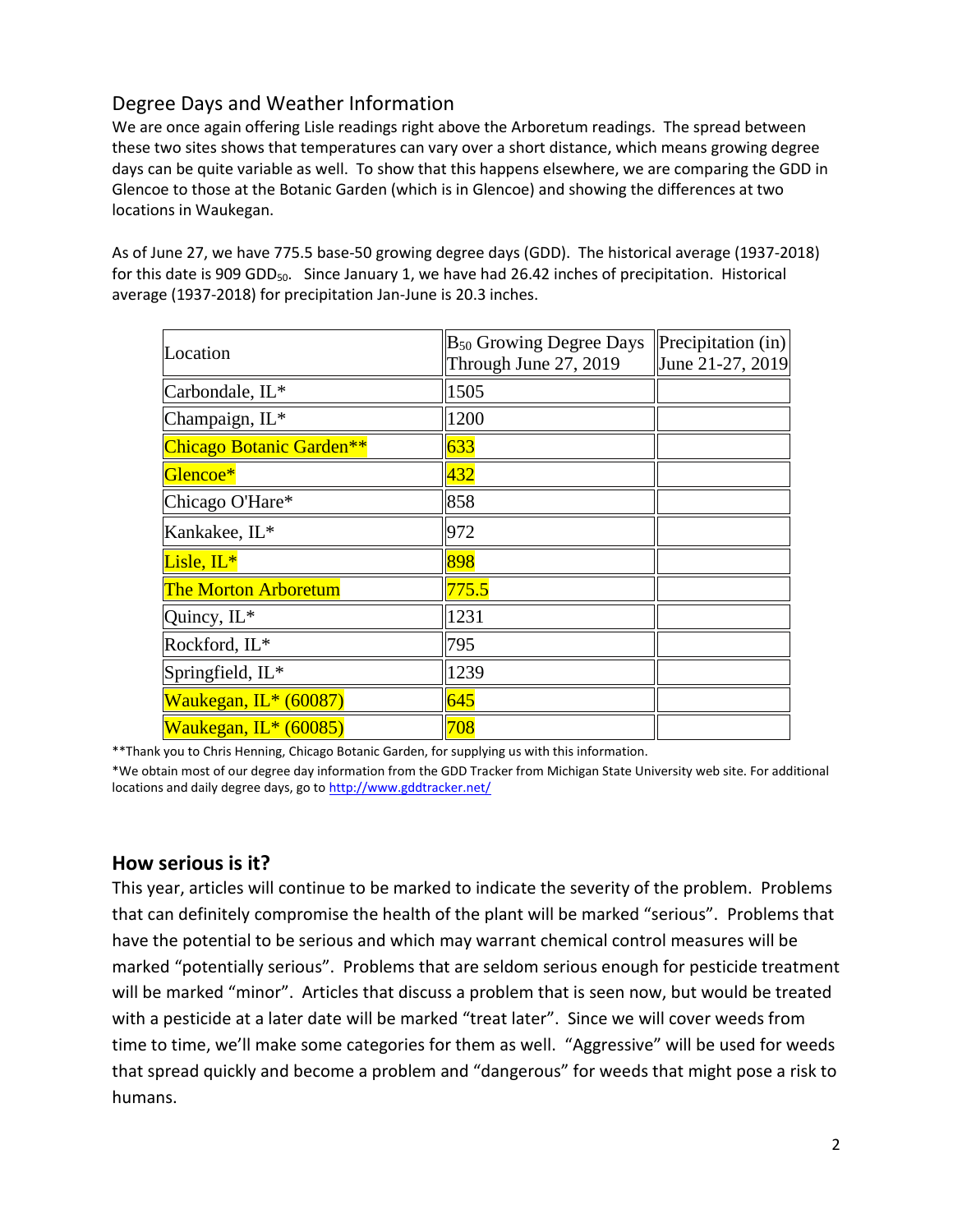# **Pest Updates: Insects**

#### **Tussock moths (usually minor)**

White-marked tussock moth caterpillars (*Orgyia leucostigma*) were found feeding on leaves of sugar hackberry and London Planetree. The caterpillars are quite distinctive. When fully grown, they are about an inch to an inch and a half long and have long, pale yellow hairs, reddish orange heads, and long tufts of hair near the front of their body (fig. 2). It is best to avoid touching them, because some people have allergic reactions to the hairs. Our scouts have found a couple of different species of tussock moth this season.



**Figure 2 White-marked tussock moth caterpillar**

White-marked tussock moth larvae feed on leaves, first skeletonizing them and eventually eating the entire leaf. In late summer, caterpillars form gray, hairy cocoons on twigs and branches. The adult male moth is gray. The female is dirty white and cannot fly because she is wingless. The female often lays her eggs on the cocoon from which she emerged. The moth overwinters as an egg. Other hosts include apple, birch, crabapple, elm, fir, hickory, horsechestnut, linden, maple, oak, pecan, poplar, rose, sycamore and walnut.

**Management:** In most years, damage by tussock moth larvae is mostly an aesthetic problem in landscapes. In years with heavy populations there will be more damage. They can cause major problems in forests. The caterpillars can be handpicked (carefully and wearing gloves to avoid allergic reaction). *Bacillus thuringiensis var. kurstaki* (Btk) can be sprayed on young larvae.

Good website: [http://entnemdept.ufl.edu/creatures/URBAN/MEDICAL/tussock\\_moths.htm](http://entnemdept.ufl.edu/creatures/URBAN/MEDICAL/tussock_moths.htm)

#### **Columbine leaf miner (minor)**

The flower garden is also under attack this year. We are seeing mines in columbine (*Aquilegia* species and hybrids) leaves created by the columbine leaf miner (*Phytomyza aquilegivora*). Luckily the damage is not fatal to the plants. Damage is serpentine or snake-like white mines in leaves (fig. 3), usually after the plants flower. The adults are small flies that deposit eggs on the underside of leaves. After hatching, the maggots burrow into the leaves, creating the mines.



3 **Figure 3 Columbine leaf miner damage**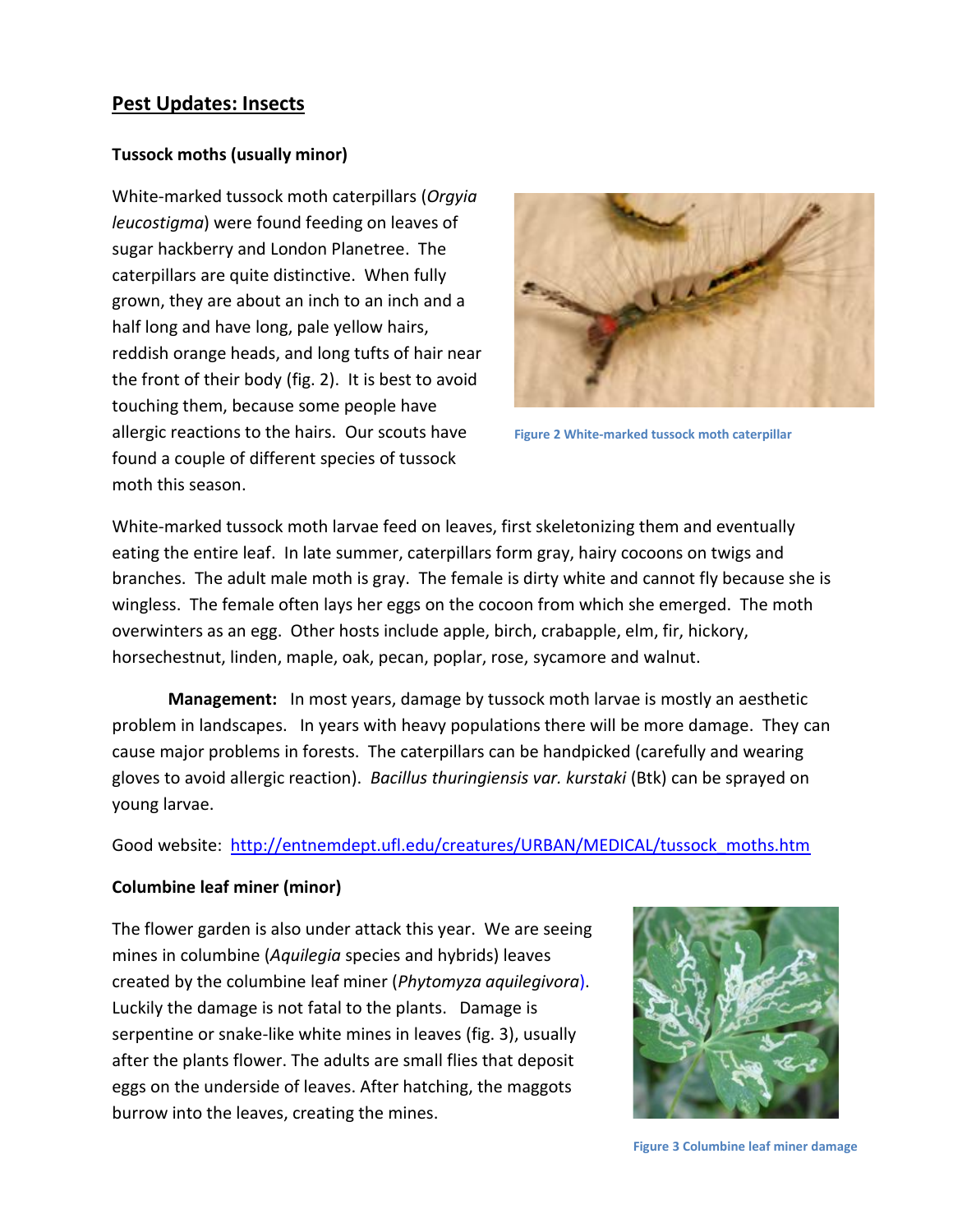**Management:** Removing and destroying infested leaves early in the season will help reduce later infestations, because there are several generations.

Good web site: [https://wimastergardener.org/article/common-columbine-pests-columbine](https://wimastergardener.org/article/common-columbine-pests-columbine-leafminer-and-columbine-sawfly/)[leafminer-and-columbine-sawfly/](https://wimastergardener.org/article/common-columbine-pests-columbine-leafminer-and-columbine-sawfly/)

#### **Sawflies… (minor to potentially serious)**

Sawflies are a large group of insects (literally hundreds of species). Last year, we saw a lot of

different species of sawfly larvae on a wide range of plants. It looks like this may be another big sawfly year. So far this year, we have received reports on sawfly on Creeping Jenny (*Lysimachia nummularia*) (fig. 4), white oak (*Quercus alba*) and even buttonbush (fig. 5) (*Cephalanthus occidentalis*).



**Figure 4 Sawfly larva on Lysimachia**

These insects can be confusing. As adults, they often

have a fly-like or wasp-like appearance and may go unnoticed. As larvae, they look like caterpillars but are not true caterpillars (this means that *Bacillus thuringiensis* var. *kurstaki* will NOT kill them). Sawfly larvae and caterpillars do differ from one another. While each will have three pair of tiny legs near the head end of the body, they differ in the number of prolegs at the

far end. Prolegs are outgrowths in the abdomen that the insect uses like legs. Caterpillars have five or fewer pair, while sawfly larvae have six or more pair. So, to be sure who you have, you'll need to get close and count those prolegs. Caterpillars have hooks, called crochets, on the bottom of their prolegs, so they can hold on tight. Sawfly larvae lack these hooks and can easily be dislodged from their host, so hitting them with a stream of water from the garden host



**Figure 5 Sawfly larva on buttonbush**

often gets rid of them. Sawfly larvae vary in color by species. Some are very colorful, while others are not. Some may be identified by spots, spines or other marks. The slug sawflies, the rose slug sawfly and the oak slug sawfly (fig. 6) have a slightly gooey look that makes them look a bit slug-like.

Severity of damage depends on population and general health of the plant. High populations of sawfly can do a lot of damage and will add some stress to the host's life, but generally won't kill the host. Repeated defoliation year after year can lead to decline. Deciduous hosts can often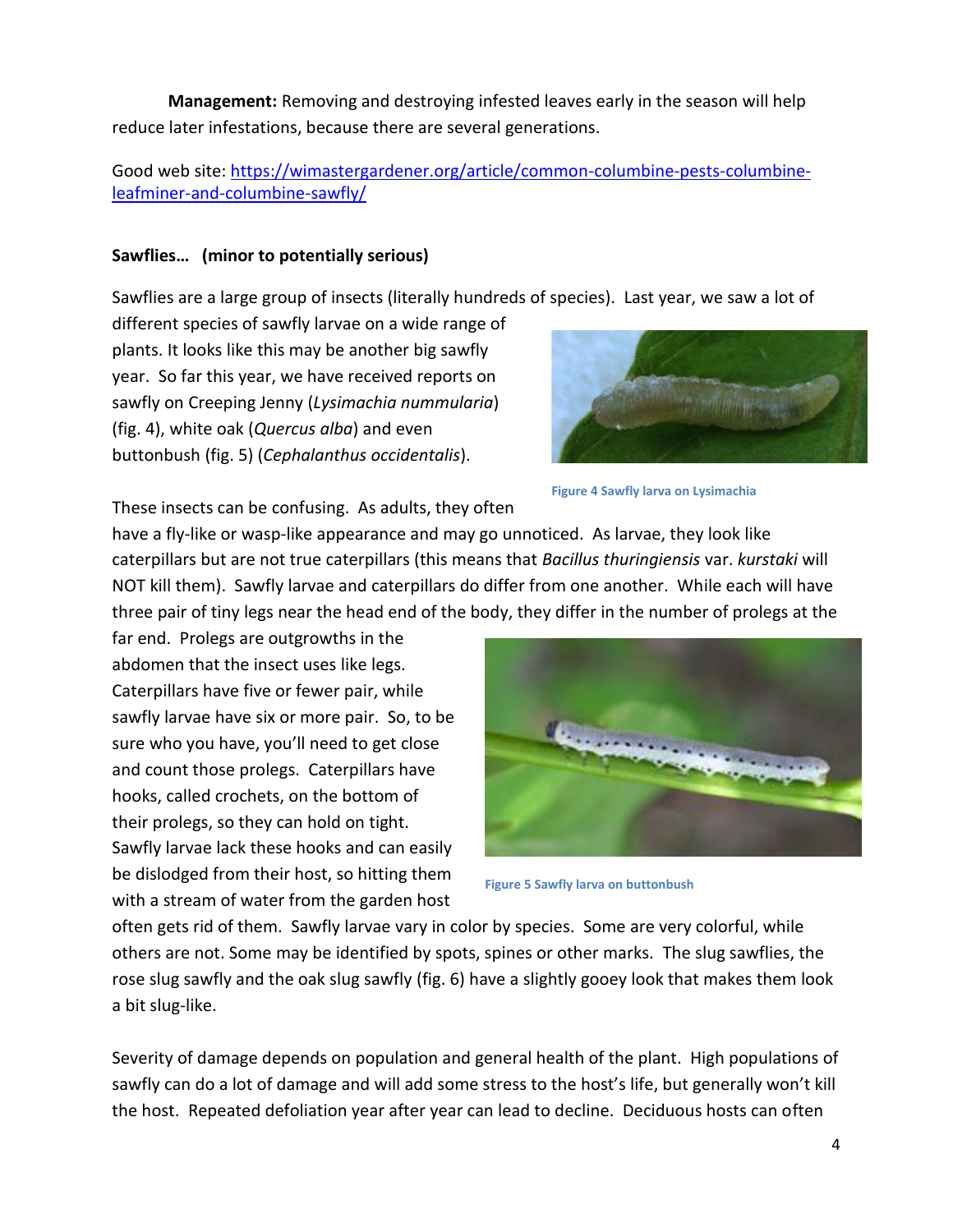tolerate more damage than evergreen hosts, and healthy plants can tolerate more defoliation than weak plants. Many sawflies just eat as much of the leaf as they can handle. The slug sawflies eat away top and bottom layers of the leaf, leaving a thin brown membrane behind.

**Management:** Because sawfly larvae don't have hooks on the prolegs, they can't hold on tight. That makes them easy to wash off with the garden hose or to pick by hand.

Good websites:<http://jhr.pensoft.net/articles.php?id=4106> <https://wimastergardener.org/article/sawflies/>

## **…and caterpillars (minor)**

Along with the sawflies, our scouts are finding a number of caterpillars hard at work on new foliage. The speckled fruitworm was found feeding on sugar hackberry (*Celtis laevigata*). Fruitworms are usually associated with fruit trees, but can attack a wide variety of woody hosts. The speckled fruitworm is marked by thin white stripes and small speckles. It is a minor pest that will be present only for a short while.

Spring cankerworm (fig. 7) was found feeding on cockspur hawthorn (*Crataegus crus-galli*). Commonly known as the 'inchworm', cankerworms are in the same family as loopers and have a characteristic 'looping' form of movement. Spring cankerworm caterpillar eggs are laid in early spring. Eggs hatch at their host's budbreak. Fullgrown cankerworms are about one inch long and range in color from yellow-green to black. Cankerworms feed on the buds and new leaves of

**Figure 7 spring cankerworm, trying to look twig-like (he is the one on top)**

host trees in spring, eventually devouring all but the midrib of a leaf. Trees suffering from a heavy defoliation will usually produce a second crop of leaves, but their overall vitality may be diminished. Cankerworms infest many deciduous trees and shrubs.

We are also seeing a few leaf rollers. There are about 200 species of leafrollers that attack ornamental plants. Leafrollers are caterpillars that roll up leaves and feed from within the shelter of the rolled-up leaf. Damage is usually minor.





**Figure 6 Oak slug sawfly larva**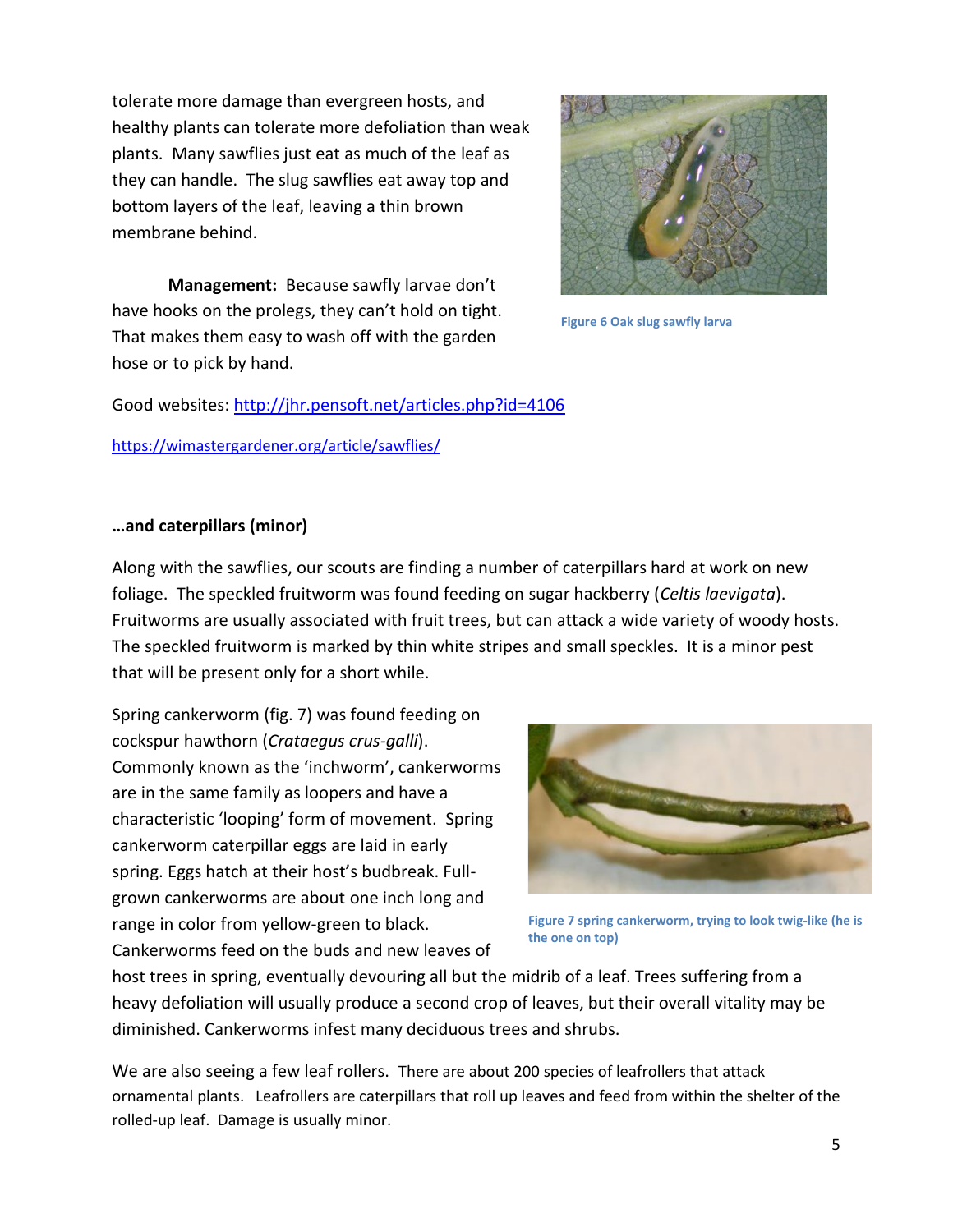**Management:** Light infestations are not harmful to tree health, and natural enemies such as flies, wasps, and birds help to control these pests. Heavy infestations of cankerworm can be controlled with *Bacillus thuringiensis* var. *kurstaki* (*Btk*) or other insecticides. To obtain good results, *Btk* or insecticides should be applied when larvae or feeding damage is first noticed in the spring.

# **Hawthorn mealybug (minor to potentially serious)**

Hawthorn mealybugs (*Phenacoccus dearnessi*) were found infesting a cockspur hawthorn

(*Crataegus crus-galli*) on the Arboretum grounds. Though they commonly infest hawthorns, they can infest other rose family hosts such as cotoneaster, amelanchier, and mountain-ash. The insect is about 1/8" in diameter and has a red body that is covered with white wooly wax. You may not see the red body under the white wax unless you wipe off the wax (fig. 8). Mealybugs have piercing/sucking mouthparts and feed on sap. Crawlers will be pale yellow. A heavy infestation can result in twig dieback (we



**Figure 8 Hawthorn mealybugs (note red color under the white wax; also yellow crawlers are present as well)**

have seen only small infestations so far). They also produce large amounts of honeydew that will make plants sticky. Sooty mold, a black fungus, can grow on the sticky honeydew.

The insect spends the winter as a nymph on tree trunks and branches in bark cracks. In spring, they become adults and start to mate. The females lay eggs which she covers with white wax. The new crawlers emerge from the eggs during summer. They move to their overwintering place in fall.

**Management:** This pest has a lot of natural enemies, so no measures may be needed to keep it in check. Heavy infestations should be controlled with insecticides when crawlers are present.

Good website: [https://planttalk.colostate.edu/topics/insects-diseases/1457-hawthorn](https://planttalk.colostate.edu/topics/insects-diseases/1457-hawthorn-mealybug/)[mealybug/](https://planttalk.colostate.edu/topics/insects-diseases/1457-hawthorn-mealybug/)

## **Tarnished plant bug (minor to potentially serious)**

Tarnished plant bugs (*Lygus lineolaris*) were found on cockspur hawthorn (*Cratagus crus-galli*) by our scouts. These true bugs can be found on a wide range of ornamental plants, as well as fruit and vegetable crops. These 1/4" long insects overwinter as adults in leaf debris, in bark, or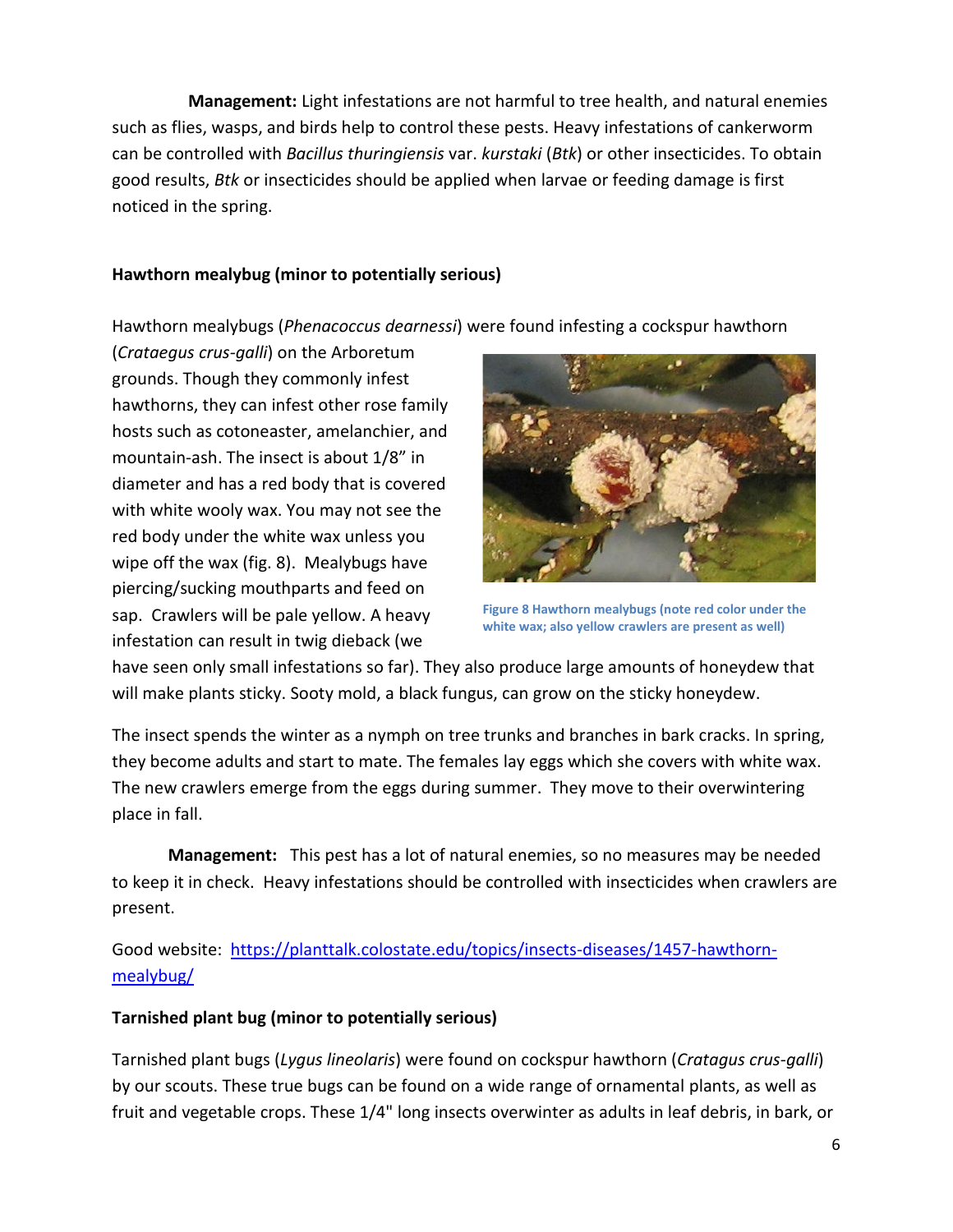in other protected areas. They emerge in the spring and begin feeding on buds and young leaves, often on early-emerging weeds. In early to mid-summer the females deposit their eggs in plant tissues (stem, leaves, buds, etc.). They hatch after a few weeks. Depending on their location, there can be 2-3 generations per year. We don't have a good picture of this pest, but the first website listed below does.

**Management:** This insect can be damaging to fruit and vegetable crops, and may warrant control. In landscape plantings, damage may be tolerable without any control measures. Removing weeds can help lower populations early in the season.

Good website: <http://entoplp.okstate.edu/ddd/insects/tarnishedbug.htm>

# [http://ipm.illinois.edu/fieldcrops/insects/tarnished\\_plant\\_bug/index.html](http://ipm.illinois.edu/fieldcrops/insects/tarnished_plant_bug/index.html)

## **Good guys**

Every once in a while, it pays to stop and think for a minute. It is human nature to see an insect and want to get rid of it. We should rethink that. There are a lot of insects that are harmless. More importantly there are some that help us. This is turning out to be a good year for beneficial insects. Our scouts have been bringing in good guys regularly, including lady bug larvae (twice), a young lace wing, and assassin bug nymphs (twice). They also brought in a batch of stink bug eggs (bad guys). When the eggs hatched every one of them contained a parasitic wasp that had kill the stinkbug inside. We have friends among the insect world. These insects feed on other insects. Sometimes they do wander into our homes and become a nuisance, but when they are outside, they are beneficial to the gardener.

The bottom line is to take a minute to think before you squash or spray an insect. Sometimes they are the good guys. They appreciate it when we temper our use of insecticides. Insecticides can be good tools, but their use can be harmful to our friends, the beneficial insects.

## **Imposters in the garden**

As mentioned above, we need to take some time to assess the insects we see in our landscapes. Sometimes we will see an insect and think we recognize it as a bad guy. There are, however, some look-alikes in nature and we need to be aware of them. In issue 6 (June 14), we wrote about the grape flea beetle, not because it is a major pest, but because the larva of this beetle looks a lot like the larva of the viburnum leaf beetle. Without a little thought and research, it would be easy to jump to the (wrong) conclusion that the viburnum leaf beetle had moved on to a new species. This week our scouts found a larvae feeding on prickly-ash (*Zanthoxylum americanum*). This larva also looked a bit like that of viburnum leaf beetle. Turns out it is really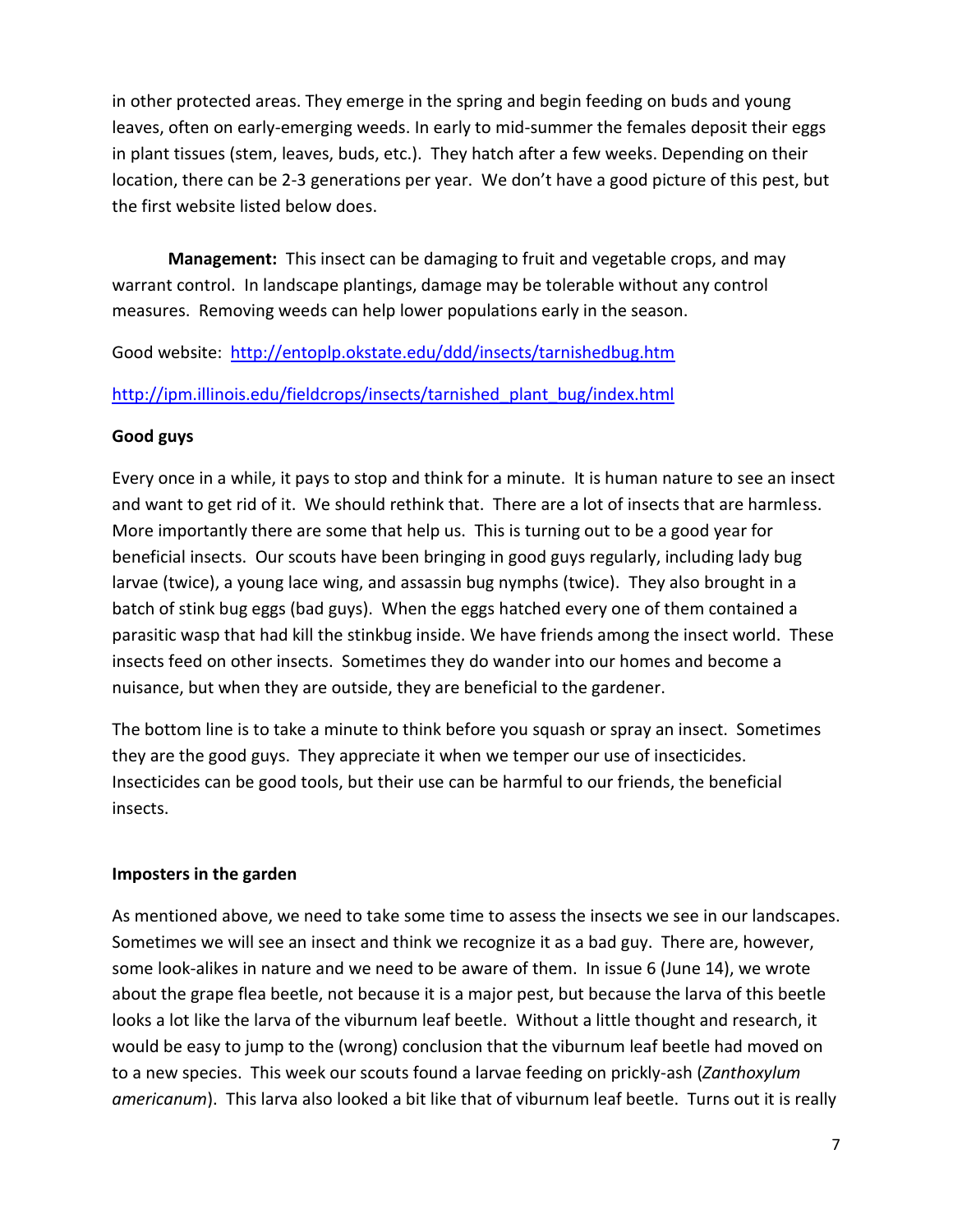the larvae of *Derospidea brevicolis* (no common name) (fig. 9), which feeds mostly on pricklyash.

Here's another case of mistaken identity. We all know boxelder bugs, because they come inside and visit us in our homes every fall. They are not harmful, but certainly unwelcome. This season, our scouts have brought in an insect that looks like boxelder bug nymphs. Upon close inspection, its true identity was revealed. It was a species of *Lopidea* (another guy without a common name). It is related to boxelder bug and



**Figure 9 Looks like viburnum leaf beetle larva but is really Derospidea**

is a minor plant feeder. It just doesn't often show up uninvited in our homes. To see this lookalike, go to this link:

#### <https://bugguide.net/node/view/13882>

Here is a real tricky one. The mealybug is a pest of many plants. It sucks the sap out of our plants. It also produces a sticky substance called honeydew. Black sooty mold grows on this honeydew and before you know it your lovely plant is a mess. Mealy bugs are white and covered with fluff. This description also fits the mealybug destroyer. The mealybug destroyer, however, is our friend because it eats mealybugs (and other pests). The destroyer is actually the larval form of a ladybug (*Cryptolaemus montrouzieri)*! The predator and prey can be hard to tell apart, but generally, the destroyer is twice as big as the actual mealybug. They will often be found close together because the ladybug lays her eggs in the egg sac of the mealybug.

## **Pest Updates: Diseases**

#### *Rhizosphaera* **needle cast (serious)**

*Rhizosphaera* needle cast is a serious disease that has been on the increase for the last few years. It is caused by the fungus *Rhizosphaera kalkhoffii.* This disease infects needles on the lower branches first and gradually progresses up the tree. Although needles become infected in May and June (**when new needles are emerging)**, symptoms do not usually appear until late fall or the following spring. Infected needles initially turn yellow, and small dot-like fruiting bodies can be seen (with a hand lens) erupting through the pores of the needles (fig. 10). We are seeing this now.



**Figure 10 Fruiting bodies emerging from needle**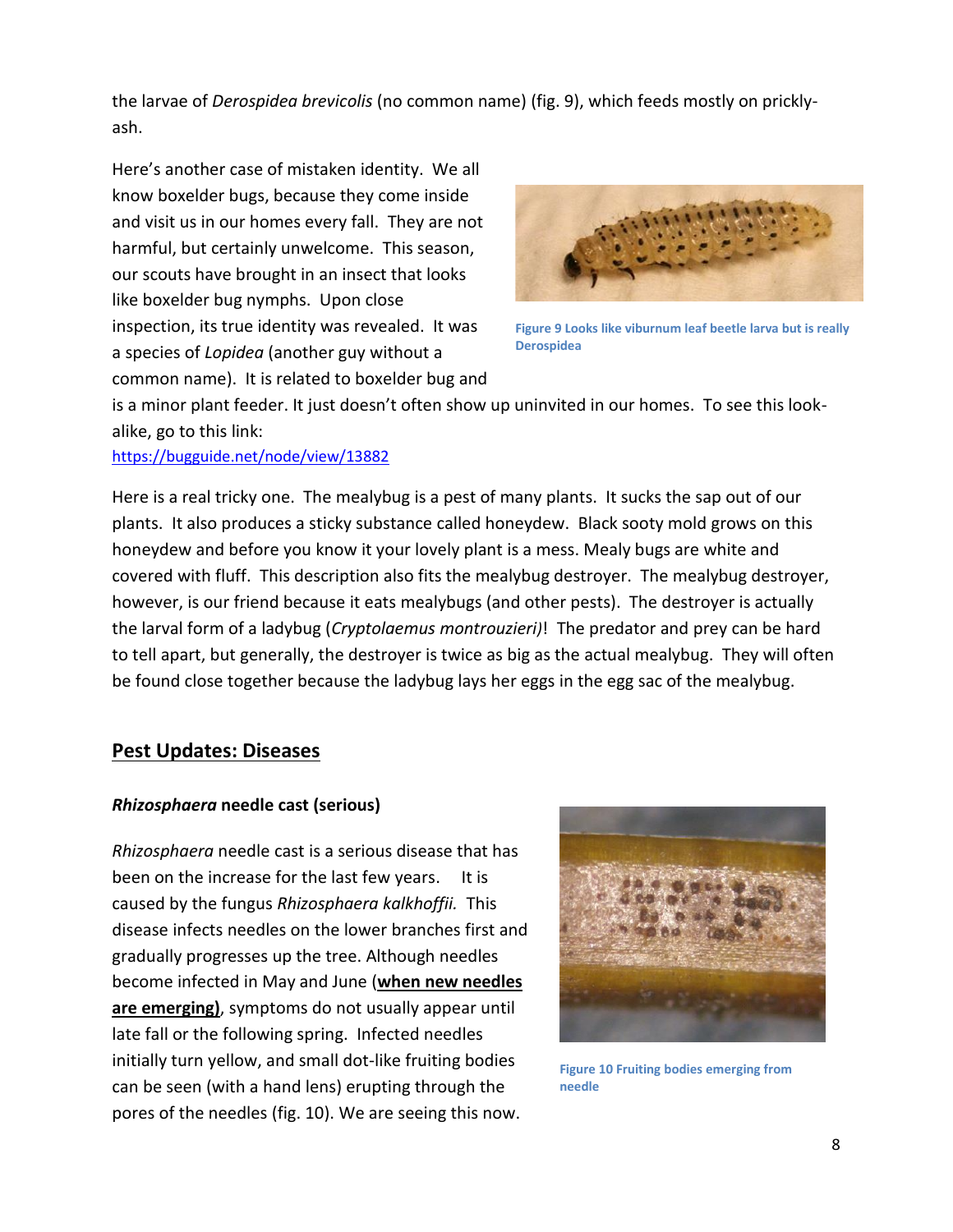Later, the needles turn purple to brown and begin to drop (it may take 12-15 months from the time of infection for all these symptoms to develop). Although trees are not immediately killed by this pathogen, trees which lose needles for 3 to 4 consecutive years may die. If left unchecked, the disease can turn the tree into an undesirable landscape specimen in two to three years. Colorado blue spruce is highly susceptible to *Rhizosphaera* needle cast. White spruce is moderately susceptible and Norway spruce is relatively resistant (this does not mean immune). Hosts in other genera include true firs, Douglas fir, and pines.

**Management:** Rake and dispose of infected needles to reduce the source of inoculum. Prune off lower branches and provide adequate spacing between trees to improve air movement. Disinfect tools between cuts. Chemical controls are most effective if the disease is detected early. Fungicides should be applied when needles are half-grown (as soon as bud caps fall off) and again when fully elongated. Two years of applications are usually required.

#### Good websites:

<http://www.mortonarb.org/trees-plants/tree-and-plant-advice/help-diseases/spruce-diseases>

#### *Sirococcus* **blight (minor)**

We have had one spruce sample come in to Plant Clinic with symptoms of *Sirococcus* blight (*Sirococcus conigenus*). We don't see this spruce disease with any regularity, but it does pop up when we have extended periods of cool wet weather (like this year). It is most common on blue spruce, but can occur on other spruces, including Norway, white and black. It is not restricted to spruces and can also infect Douglas-fir, concolor fir and mugo pine.

Symptoms are commonly seen primarily on the lower branches of the tree. New growth is affected, with needles turning brown and often curling into a shepherd's crook. The brown needles will fall off, leaving the obviously crooked stem tip intact. Pictures can be seen at the website noted below.

**Management:** During dry weather, prune out infected branches to get rid of spores for next year. Be sure trees are spaced out to allow for good air circulation to aid in drying of needles after a rain. It is too late to apply fungicides this year as the infection has already occurred.

Good website:<https://extension.umn.edu/plant-diseases/sirococcus-blight-conifers>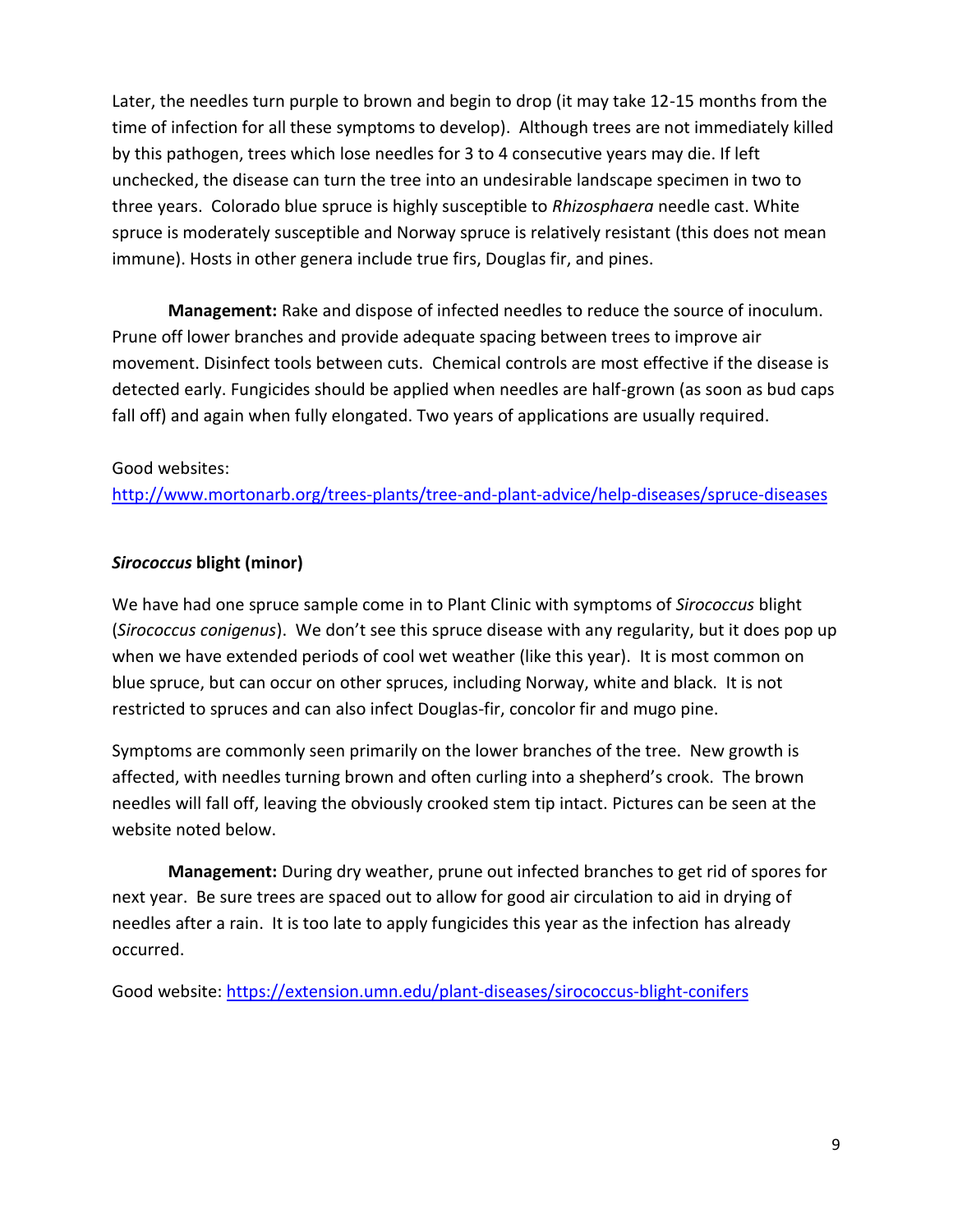## **Eastern filbert blight (serious)**

Eastern filbert blight has been found on Purple Haze hazelnut (*Corylus* 'Purple Haze'). This disease is caused by the fungus *Anisogramma anomala* infecting filbert (i.e. hazelnut) (*Corylus*) species. This disease has largely been studied in Oregon, where they have cool wet winters, so the lifecycle may be different in other parts of North America (Sinclair and Lyon). The pathogen requires 2-3 years to complete its life cycle, the length depending on the host's susceptibility. The symptoms



**Figure 11 Fruiting bodies of filbert blight**

include football-shaped pustule-like bumps in single or multiple rows (fig. 11). The infected branches may have dead leaves attached. The plant will decline, but may not die for several years.

The pathogen's life cycle begins in the fall during rainy periods. Spores are moved in water and wind to surrounding plants. Once the spores adhere to a branch, they germinate and infect the plant. The pustules form and produce spores that overwinter and infect new tissue next year.

**Management:** The most common management practice is planting resistant varieties of *Corylus*. The cankers can be pruned out of the tree successfully so long as all the infected tissue is removed. It may be moved around within an infected tree on pruning tools, so sanitizing pruning tools between cuts is imperative.

Good websites: <http://oregonstate.edu/dept/botany/epp/EFB/index.htm>

## **Leaf spots on everything (minor)**

We have had a WET year. Fungi love water. If you look around the landscape, it seems like every tree, shrub and flowering plant has some sort of fungal leaf spot. That tends to happen when we have a rainy spring. This year, the rain came at a very inopportune time, just as the new leaves were opening on many plants (and just about every day after that). Many leaf infections occurred during that rainy spell. The symptoms take a little time to develop, and the key word in that statement is little. Leaf spots are developing on a wide range of plants, and it is only the beginning of summer. It is likely that more and more will show up as the season progresses. Luckily, the majority of leaf spots are minor, doing little to no harm to the host plant. Leaf spots that lead to defoliation of the plant, especially early in the season, are of concern because they limit the plant's ability to make food (leaves are the food factories of the plant). Most leaf spots do not lead to defoliation and do not require any treatment.